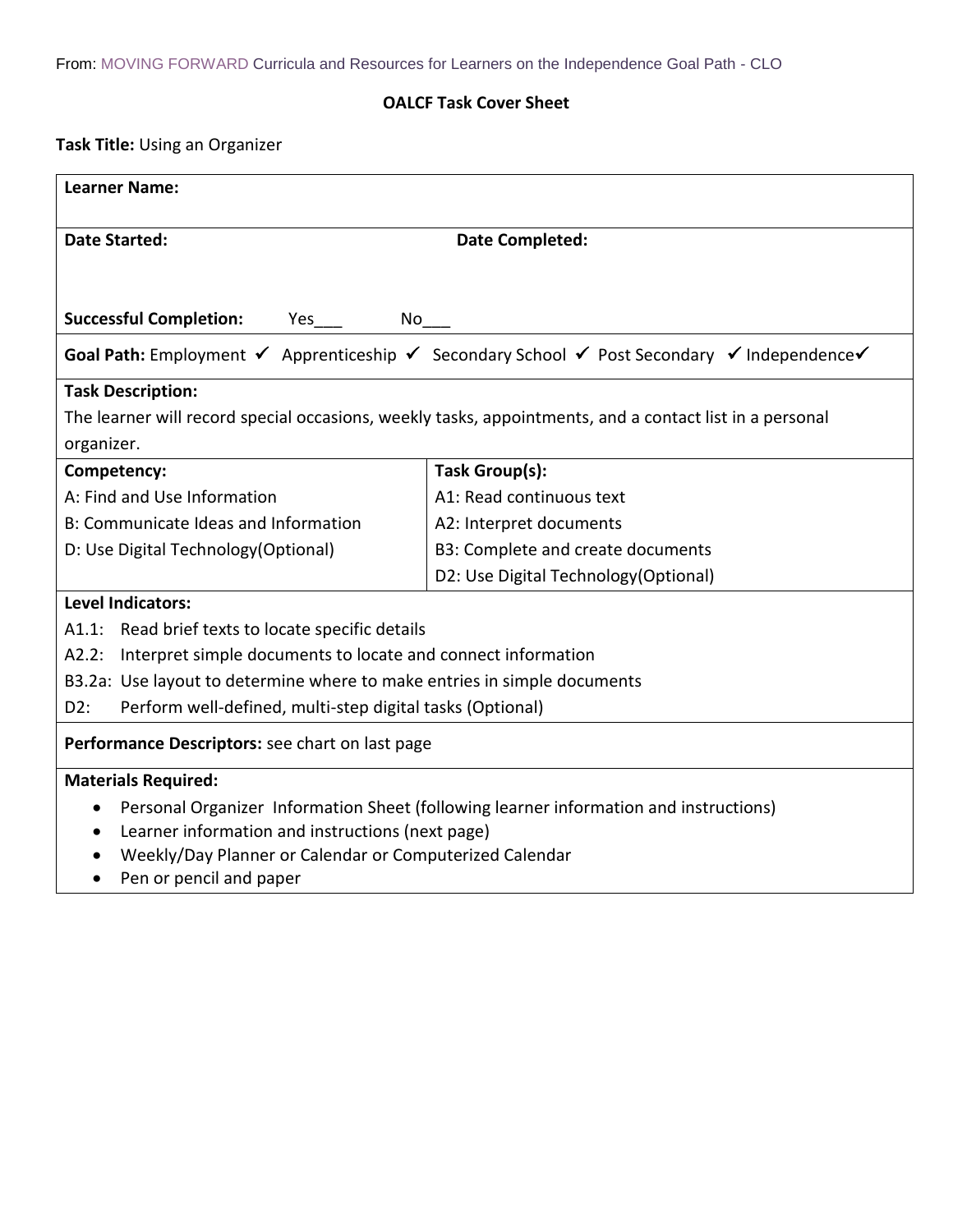## **Task Title:** Using an Organizer

## **Learner Information and Tasks:**

You need to choose some form of a personal organizer – electronic or paper – which has a calendar and a section to write telephone numbers and addresses. Read the "Personal Organizer Information Sheet."

- **Task 1:** In each month in the organizer, record all of the special occasions that you and your friends and family celebrate.
- **Task 2:** In the organizer, record your weekly repeated tasks under their particular days including any additional notes.
- **Task 3:** In the organizer, record all appointments for doctors, dentist or other things under their particular days including any additional notes.
- **Task 4:** In the organizer, record assignments for school or other tasks you need to do along with due dates under their particular days.
- **Task 5:** Make a list of the people you contact most often. Write down their full names, addresses, email addresses and the contact phone numbers you use for them. Organize these contacts alphabetically and add them into your planner in the name/address section.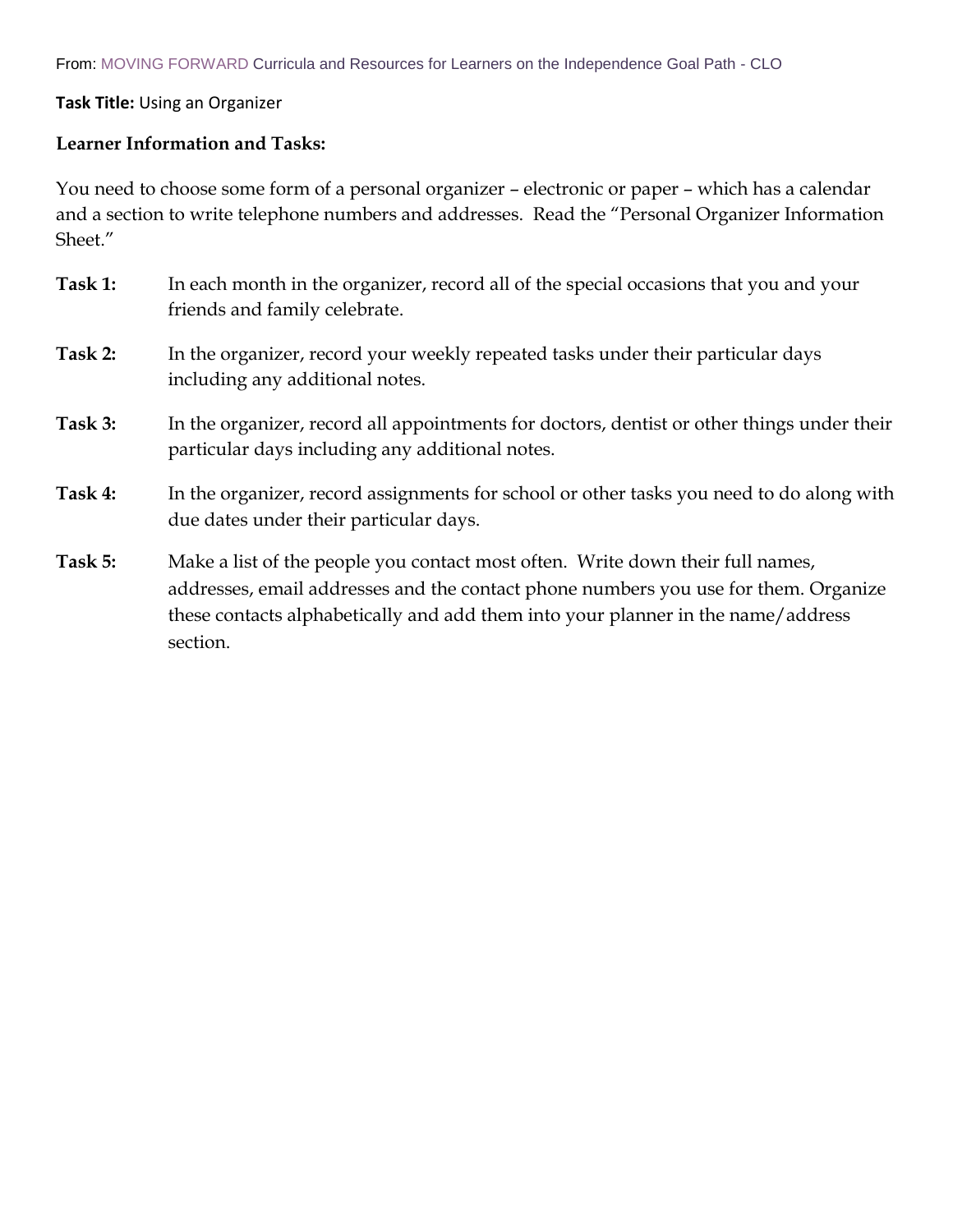# **Personal Organizer Information Sheet**

Most of us think we will have no trouble remembering, until one day we forget an important task or someone's birthday. Using a personal organizer to help you keep track of appointments and responsibilities is one way to help with your time management.

The secret to the successful use of an organizer is using it as often as possible, for as many reminders as possible, so it becomes a habit. Take it with you when you go out and always put it in the same place when you are at home, so you will always know where to find it.

## **Examples of different kinds of organizers:**

- A small book organizer/calendar, such as those from a dollar store
- A computer software organizer such as Outlook
- A PDA (**P**ersonal **D**igital **A**ssistant) which is a handheld computer for managing contacts, appointments and tasks. PDAs typically include a name and address database, a calendar, a To-Do list and a note taker.
- A cell phone or tablet organizer app. *(App* is short for *application,* which is a piece of software. It can run on the Internet, on your computer, or on your phone or other mobile electronic device.)
- A web-based organizer such as *Google Calendar*

When choosing your organizer, consider what will be the easiest and fastest for you to open, read, and write in. You will need to be able to add things to it when you are at the learning centre, work, a doctor's office, or out with your friends.

An electronic organizer has the advantages of providing alarms; sorting, organizing, and storing information more efficiently than paper planners; and easily exchanging information with other electronic devices and computers. However, they can be expensive and sometimes challenging to set up. If the electronic organizer is not for you, pick a paper and pencil model.